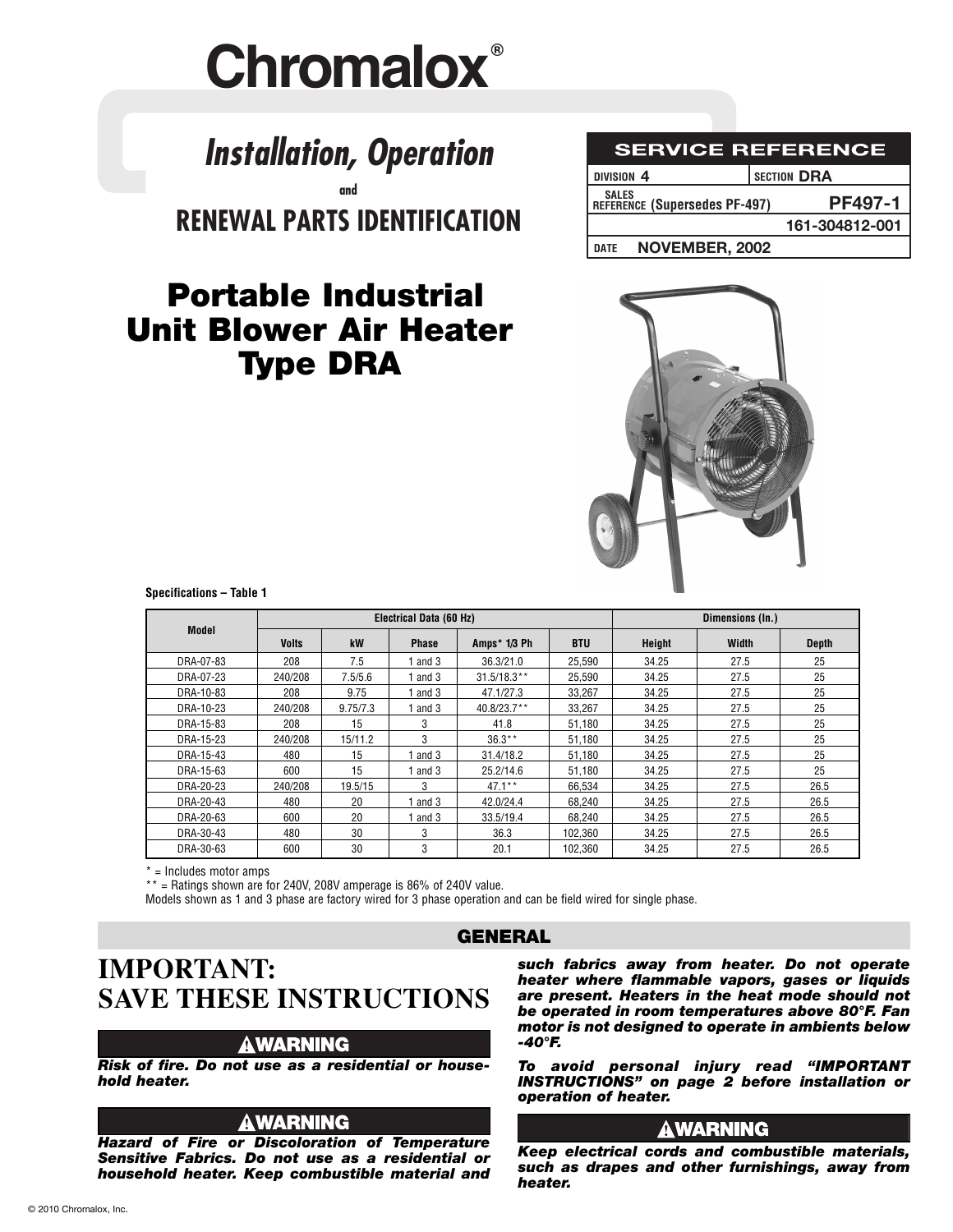## **IMPORTANT INSTRUCTIONS**

When using electrical appliances, basic precautions should always be followed to reduce the risk of fire, electric shock and injury to persons, including the following:

- **1.** Read all instructions before using this heater.
- **2.** This heater is hot when in use. To avoid burns, do not let bare skin touch hot surfaces. If provided, use handles when moving this heater. Keep combustible materials, such as furniture, pillows, bedding, papers, clothes, and curtains at least 3 feet (0.9 m) from the front of the heater and keep them away from the sides and rear.
- **3.** Extreme caution is necessary when any heater is used by or near children or handicapped individuals and whenever the heater is left operating and unattended.
- **4.** Always disconnect heater when not in use.
- **5.** Do not operate any heater with a damaged cord or plug or after the heater malfunctions, has been dropped or damaged in any manner. Return heater to authorized service facility for examination, electrical or mechanical adjustments, or repair.
- **6.** Do not use outdoors.
- **7.** This heater is not intended for use in bathrooms, laundry areas and similar indoor locations. Never locate heater where it may fall into a bathtub or other water container.
- **8.** Do not run cord under carpeting. Do not cover cord with throw rugs, runners or the like. Arrange cord away from traffic area and where it will not be tripped over.
- **9.** To disconnect heater, turn thermostat off, then remove plug from outlet.
- **10.** Connect to properly grounded outlets only.
- **11.** Do not insert or allow foreign objects to enter any ventilation or exhaust opening as this may cause an electric shock, fire or damage the heater.
- **12.** To prevent a possible fire, do not block air intakes or exhaust in any manner. Do not use on soft surfaces, like a bed, where opening may become blocked.
- **13.** A heater has hot and arcing or sparking parts inside.Do not use it in areas where gasoline, paint or flammable liquids are used or stored.
- **14.** Use this heater only as described in this manual. Any other use not recommended by the manufacturer may cause fire, electric shock or injury to persons.
- **15.** This heater is not intended for use with an extension cord.
- **16.**SAVE THESE INSTRUCTIONS.

#### **ASSEMBLY INSTRUCTIONS**

The Chromalox DRA is shipped fully assembled. The handle is assembled in the lower position (dotted line Fig. 1). To position handle in the upright position, remove bolts securing the handle to the support legs, lift handle until the handle holes line up with the upper holes in the support legs and insert bolts to secure the handle in the full upright position.

Tools Required – Crescent Wrench – Phillips Screwdriver



#### **WIRING**

#### **AWARNING**

*ELECTRIC SHOCK HAZARD. Disconnect all power before installing or servicing heater. Failure to do so could result in personal injury or property damage. Heater must be effectively grounded in accordance with the National Electrical Code, NFPA 70.*

- **1.** Use heater only on the voltage and frequency specified on the nameplate.
- **2.** All wiring should be done in accordance with local codes and the National Electrical Code by a qualified person.
- **3.** Branch circuit wire for connection to heater must be at least 90°C wire.
- **4.** The top access panel is secured by 4 screws that must be loosened to gain access.
- **5.** A ground terminal is provided near the power terminal board. The ground wire should be connected before other connections are made.
- **6.** Refer to Chart A for proper size "SO" grade cable.
- **7.** A proper strain relief must be used with "SO" grade cable.
- **8.** Dragon heaters are factory pre-wired for 3-phase delta operation. Some units can be converted to single phase operation by changing the wiring. Refer to Chart A for those heaters that can be converted to single phase. The appropriate wiring diagram is also located on the back of the wiring compartment cover.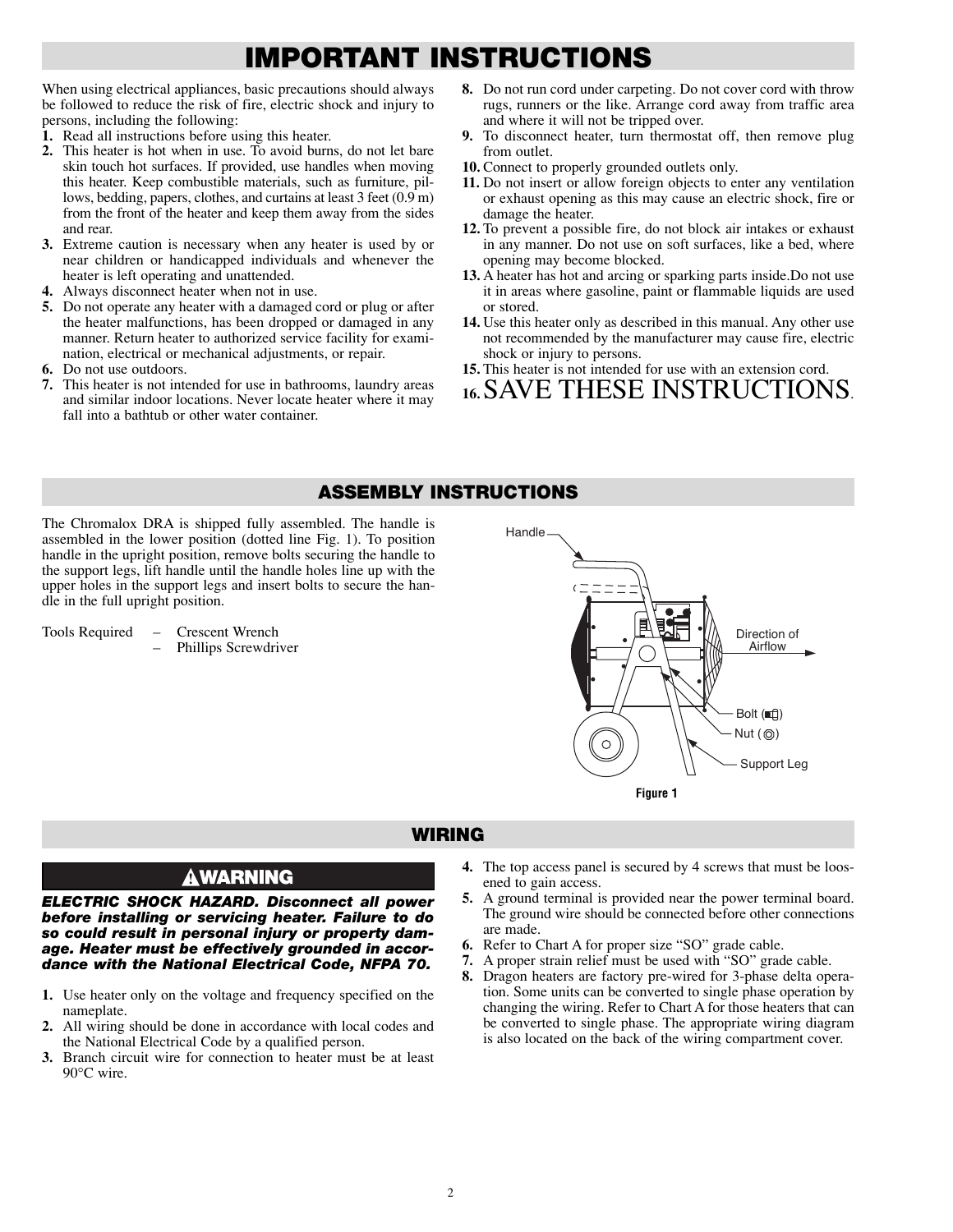#### **Chart A — Cable and Plug Selection**

|              |      |              |              | <b>Wiring</b>  |             | 25' Cord Set<br>Wire |                              | <b>Optional Plugs</b> |                      |
|--------------|------|--------------|--------------|----------------|-------------|----------------------|------------------------------|-----------------------|----------------------|
| <b>Model</b> | kW   | <b>Volts</b> | <b>Phase</b> | Diag. No.      | <b>Amps</b> | <b>Size</b>          | <b>Chromalox Catalog No.</b> | <b>Locking Type</b>   | <b>Non Lock Type</b> |
| DRA-07-83    | 7.5  | 208          | 1            | 1A             | 36.3        | 8/3                  | PLC-2508-3                   |                       | PGN-6-50             |
| DRA-07-83    | 7.5  | 208          | 3            |                | 21.0        | 10/4                 | PLC-2510-4                   | PGL-15-30             | PGN-15-50            |
| DRA-07-23    | 5.6  | 208          | $\mathbf{1}$ | 1A             | 27.1        | 10/3                 | PLC-2510-3                   | PGL-15-30             | PGN-6-50             |
| DRA-07-23    | 5.6  | 208          | 3            |                | 15.7        | 12/4                 | PLC-2512-4                   | PGL-15-20             | PGN-15-20            |
| DRA-07-23    | 7.5  | 240          | $\mathbf{1}$ | 1A             | 31.5        | 8/3                  | PLC-2508-3                   |                       | PGN-6-50             |
| DRA-07-23    | 7.5  | 240          | 3            |                | 18.2        | 12/4                 | PLC-2512-4                   | PGL-15-20             | PGN-15-20            |
| DRA-10-83    | 9.75 | 208          | 1            | 1A             | 47.1        | 6/3                  | PLC-2506-3                   |                       | PGN-6-50             |
| DRA-10-83    | 9.75 | 208          | 3            |                | 27.2        | 8/4                  | PLC-2508-4                   | PGL-15-30             | PGN-15-50            |
| DRA-10-23    | 7.3  | 208          | $\mathbf{1}$ | 1A             | 35.4        | 8/3                  | PLC-2508-3                   |                       | PGN-6-50             |
| DRA-10-23    | 7.3  | 208          | 3            |                | 20.4        | 10/4                 | PLC-2510-4                   | PGL-15-30             | PGN-15-50            |
| DRA-10-23    | 9.75 | 240          | $\mathbf{1}$ | 1A             | 40.8        | 6/3                  | PLC-2506-3                   |                       | PGN-6-50             |
| DRA-10-23    | 9.75 | 240          | 3            |                | 23.6        | 10/4                 | PLC-2510-4                   |                       | PGN-15-50            |
| DRA-15-83    | 15   | 208          | 3            |                | 41.8        | 6/4                  | PLC-2506-4                   |                       | PGN-15-50            |
| DRA-15-23    | 11.2 | 208          | 3            |                | 31.4        | 8/4                  | PLC-2508-4                   |                       | PGN-15-50            |
| DRA-15-23    | 15   | 240          | 3            | 1              | 38.3        | 6/4                  | PLC-2506-4                   |                       | PGN-15-50            |
| DRA-15-43    | 15   | 480          | 1            | 2A             | 31.5        | 8/3                  | PLC-2508-3                   | PGL-3763C             |                      |
| DRA-15-43    | 15   | 480          | 3            | $\overline{2}$ | 18.2        | 12/4                 | PLC-2512-4                   | PGL-16-30             |                      |
| DRA-15-93    | 15   | 600          | 1            | 2A             | 25.2        | 10/3                 | PLC-2510-3                   | PGL-3763C             |                      |
| DRA-15-93    | 15   | 600          | 3            | $\overline{2}$ | 14.6        | 14/4                 | PLC-2514-4                   | PGL-17-30             |                      |
| DRA-20-23    | 15   | 208          | 3            | 3              | 41.8        | 6/4                  | PLC-2506-4                   |                       | PGN-15-50            |
| DRA-20-23    | 20   | 240          | 3            | 3              | 48.3        | 4/4                  | PLC-2504-4                   |                       | PGN-15-50            |
| DRA-20-43    | 20   | 480          | $\mathbf{1}$ | 4A             | 41.9        | 6/3                  | PLC-2506-3                   | PGL-3763C             |                      |
| DRA-20-43    | 20   | 480          | 3            | 4              | 24.4        | 10/4                 | PLC-2510-4                   | PGL-17-30             |                      |
| DRA-20-93    | 20   | 600          | $\mathbf{1}$ | 4A             | 33.5        | 8/3                  | PLC-2508-3                   | PGL-3763C             |                      |
| DRA-20-93    | 20   | 600          | 3            | 4              | 19.4        | 12/4                 | PLC-2512-4                   | PGL-17-30             |                      |
| DRA-30-43    | 30   | 480          | 3            | 4              | 36.3        | 6/4                  | PLC-2506-4                   | PGL-3764C             |                      |
| DRA-30-93    | 30   | 600          | 3            | 4              | 29.1        | 8/4                  | PLC-2508-4                   | PGL-17-30             |                      |

Power Cord based on 600V Hard Service Cord Rated 90°C

Plug selection is based on using Chromalox Cable Kits

| Fits Cable Dia. | <b>Plug Type</b> | <b>Model</b> | <b>Description</b> | <b>Volts</b> | <b>Amps</b> | Configuration                       | <b>NEMA#</b>        | ANSI#  |
|-----------------|------------------|--------------|--------------------|--------------|-------------|-------------------------------------|---------------------|--------|
| .385" -. 780"   | Locking          | PGL-15-20    | 3 Pole, 4 Wire     | 250          | 20          | $\mathbf{J}$ G                      | $L15-20$            | C73.85 |
| .385" -. 780"   | Locking          | PGL-15-30    | 3 Pole, 4 Wire     | 250          | 30          | 1G                                  | $L15-30$            | C73.86 |
| .595"-1.150"    | Locking          | PGL-16-30    | 3 Pole, 4 Wire     | 480          | 30          | JG.                                 | L <sub>16</sub> -30 | C73.88 |
| .595"-1.150"    | Locking          | PGL-17-30    | 3 Pole, 4 Wire     | 600          | 30          | JG                                  | L17-30              | C73.89 |
| .750"-1.125"    | Locking          | PGL-3763C    | 2 Pole, 4 Wire     | 600          | 50          |                                     |                     |        |
| .750"-1.125"    | Locking          | PGL-3765C    | 3 Pole, 4 Wire     | 600          | 50          | Į×                                  |                     |        |
| .625"-1.187"    | Non Locking      | PGN-6-50     | 2 Pole, 3 Wire     | 250          | 50          | DG.                                 | $6 - 50$            | C73.53 |
| .390"-.775"     | Non Locking      | PGN-15-20    | 3 Pole, 4 Wire     | 250          | 20          | ΠZ<br>$\overline{x}$ $\overline{w}$ | $15 - 20$           | C73.59 |
| .750"-1.250"    | Non Locking      | PGN-15-50    | 3 Pole, 4 Wire     | 250          | 50          | $\overline{z}$<br>W                 | $15 - 50$           | C73.61 |

#### **Plug Selection**

The above plugs are designed to be used with specific ranges of cable diameters. If not used with Chromalox Cable Kits, check cable manufacturers cable diameter to be sure plug fits selected cable.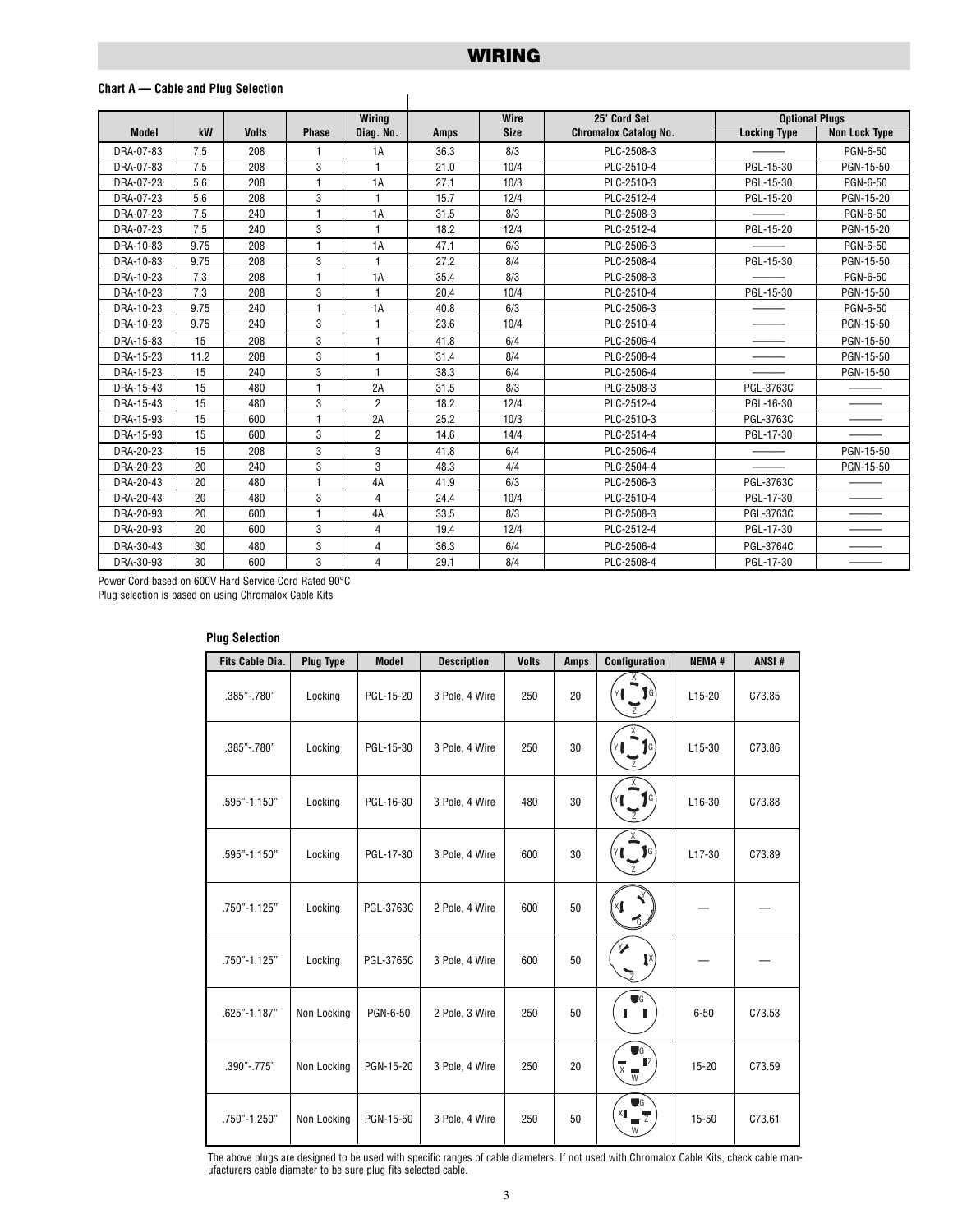#### **WIRING**

#### **Cord Preparation for Chromalox Portable Heaters**

**1.** Determine the gage and number of conductors from the tabulation below using amps and phase from the heater nameplate. It is not recommended that cord exceed 50 feet in length.

| <b>Max. Heater Amps</b> | Chromalox Cord Kit* | Cord Ga/No. Cond. and Type |         |  |  |  |
|-------------------------|---------------------|----------------------------|---------|--|--|--|
|                         | Model No.           | 1 Phase                    | 3 Phase |  |  |  |
| 15                      | PLC-2514-4          |                            | 14/4 SO |  |  |  |
| 20                      | PLC-2512-4          |                            | 12/4 SO |  |  |  |
| 30                      | PLC-2510-3          | 10/3 SO                    |         |  |  |  |
| 25                      | PLC-2510-4          |                            | 10/4 SO |  |  |  |
| 40                      | PLC-2508-3          | 8/3 SO                     |         |  |  |  |
| 35                      | PLC-2508-4          |                            | 8/4 SO  |  |  |  |
| 55                      | PLC-2506-3          | 6/3 SO                     |         |  |  |  |
| 45                      | PLC-2506-4          |                            | 6/4 SO  |  |  |  |
| 60                      | PLC-2504-4          |                            | 4/4 SO  |  |  |  |

\*Includes 90 degree fitting and 25 foot of cord, reducers and locknut

**2.** Strip off outer jacket of cord and insulation from lead wires. The tabulation below provides the strip dimensions for the various Chromalox portable heaters. See the nameplate on the heater for the Model number.

| Model No.            |  |      |
|----------------------|--|------|
| DRA - (all suffixes) |  | 0.5" |



- **3.** Slide fitting onto cord and tighten knurled nut to secure fitting to cord.
- **4.** Select plug to match electrical rating of cord.
- **5.** On opposite end of cord prepare end as directed by instructions that are provided with the plug.

90° fitting

**6.** Attach cord assembly to heater as shown in Fig. 2 below:

Run wire tie through slots in bracket and over cord. Pull tab of wire tie to provide cord strain relief.



**Figure 2**

#### **OPERATION**

#### **THERMOSTAT**

Heaters include a bimetal thermostat for the automatic control of the exiting air temperature. The thermostat knob controls the heating elements and fan functions. The heater and fan are deenergized with the knob in the extreme clockwise position.

Turning the knob clockwise from the off position to the fan position will energize the fan only, for use in summer cooling.

The adjustment knob controls power to the heater and fan when turned further in the clockwise direction, with the highest temperature setting in the extreme clockwise position.

The temperature setting in the heater mode is approximately 40°F in the low setting and 100°F at the highest setting.

**Note:** The adjustment knob should be turned to the fan only setting after use for heating. The fan should be left on for at least 3 minutes to remove residual heat from the unit and to prevent overheating of the housing.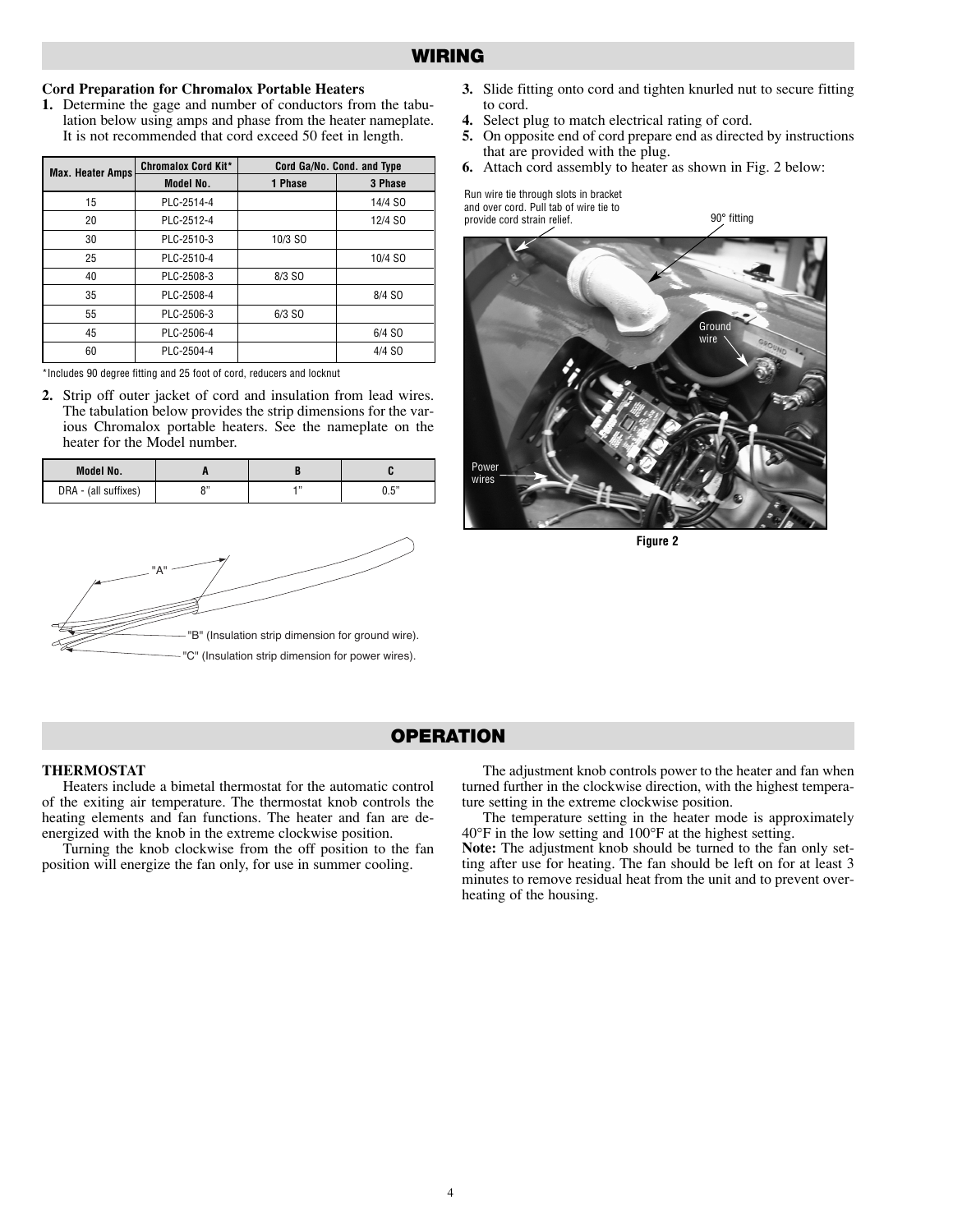#### **WIRING DIAGRAMS**